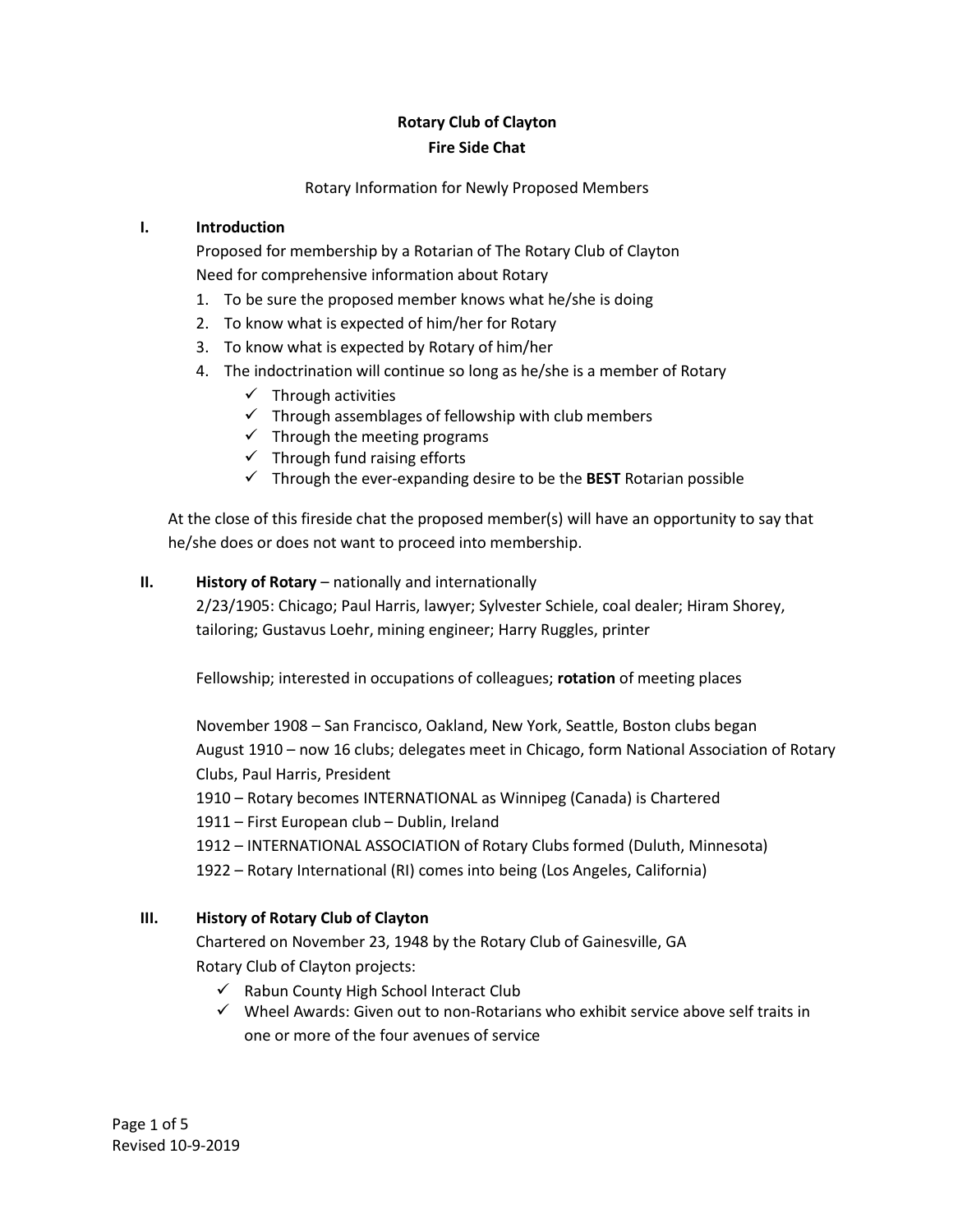| IV. | <b>Object of Rotary:</b> | Service to others through Five Avenues of Service:                       |
|-----|--------------------------|--------------------------------------------------------------------------|
|     | Club -                   | acquaintances as opportunities for service                               |
|     | Vocational -             | High ethical standards, worthiness of all useful occupations, dignifying |
|     |                          | occupations as opportunities to serve                                    |
|     | Community -              | ideal of service to help the community through personal business and     |
|     |                          | community participation                                                  |
|     | International -          | creating better understanding, good will between persons and elements    |
|     |                          | of other nations; leading to peace and with an emphasis on human         |
|     |                          | values                                                                   |
|     |                          | Now Conorations Interact Potaract DVIA CDCD                              |

**New Generations -** Interact, Rotaract, RYLA, GRSP

**V. Rotary Foundation -** Founded in 1917 by Arch Klump, the sixth president of Rotary International.

**Mission:** To contribute to the achievement of world understanding and peace through international humanitarian and educational programs:

- ✓ Rotary Ambassadorial Scholarships
- ✓ Grants for University Teachers to Serve in Developing Countries
- $\checkmark$  Group Study Exchange
- $\checkmark$  Matching Grants for international Humanitarian Projects
- ✓ Disaster Relief Grants
- $\checkmark$  Health, Hunger and Humanity Grants
- ✓ Grants for Rotary Volunteers
- $\checkmark$  Carl P. Miller Discover Grants
- ✓ Peace Programs
- ✓ POLIO PLUS

# **VI. FOUR-WAY TEST**

It was developed by Herbert J. Taylor (1932) upon taking over the operation of the nearly defunct Club Aluminum Company. In July 1932, Taylor prayed for guidance – then wrote what became known as the Four – Way Test. He put it under the glass top of his desk and struggled for 60 days to LIVE by the precepts. He presented it to the department heads: A Roman Catholic, a Christian Scientist, an Orthodox Jew, and a Presbyterian. All agreed it coincided with their religious ideals. They all tried it  $-$  it worked! Taylor copyrighted the idea, later became R.I President and later gave the Four-Way Test to R. I (That Aluminum Company is now Alcoa Corporation)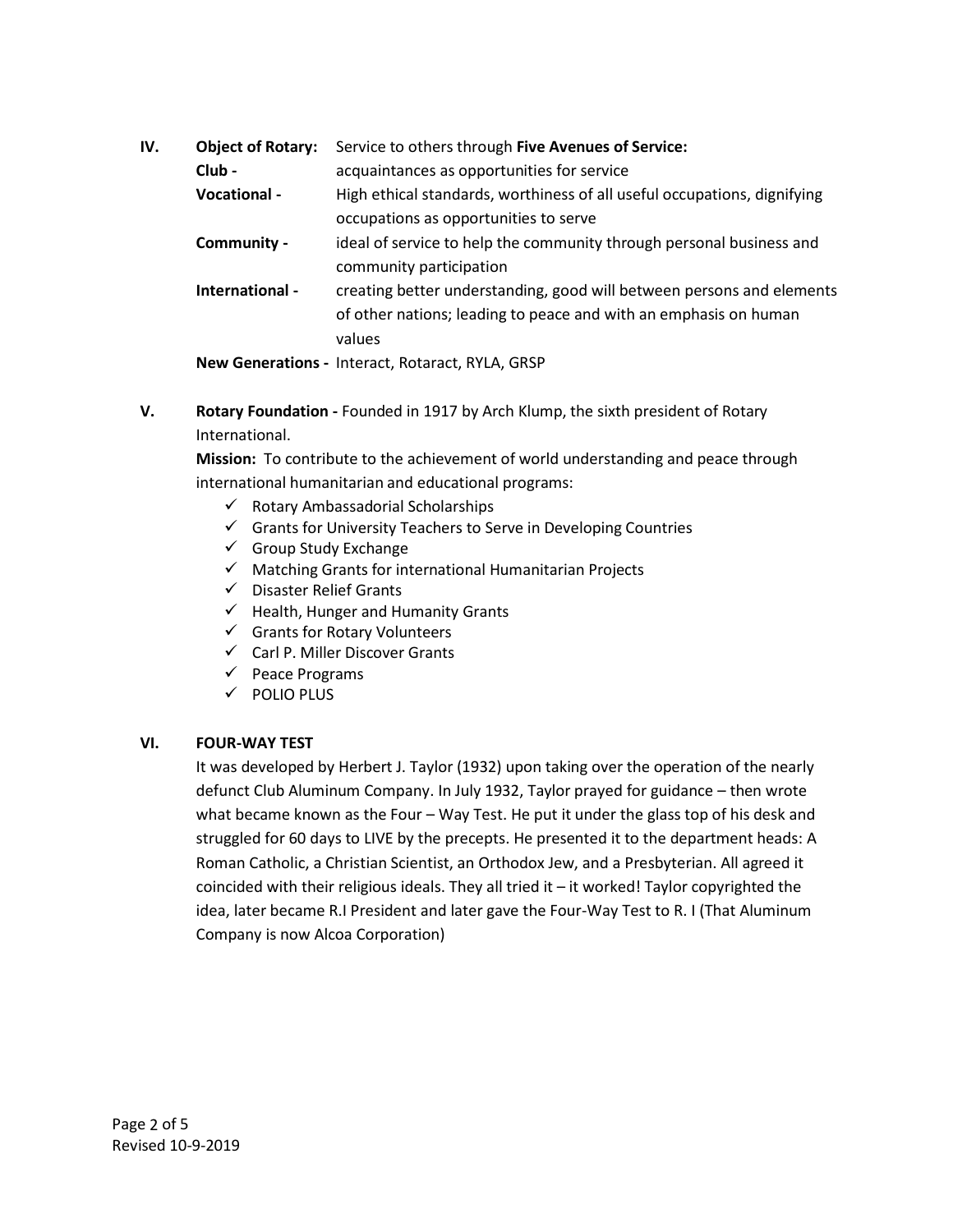# **VII. Traditions: The Spirit of Rotary**

Not written anywhere but **universally observed**

- 1. First name basis at all Rotary Meetings
- 2. Never say **"NO"** to the president
- 3. Spouses of Rotarians
- 4. Women in Rotary
- 5. Get something started and turn it over to someone, other group, or entity to continue the event
- 6. Strength of all Rotary Clubs Past Presidents don't retire stay active and participate
- 7. Board of Directors meetings open to all members, New members are encouraged to attend
- 8. Always wear badge at meetings
- 9. Always wear Rotary pin outside meetings
- 10. PARTICIPATE, get involved in club activities
- 11. There is **NO** accepted motto for Rotary, but the phrase used extensively are:
	- a. He profits most who serves best
	- b. SERVICE above self
	- c. SERVICE is my business
	- d. Adventures in Service

# **VIII. Organizational Structure**

- $\checkmark$  There are now clubs, in 200 Countries, with 1.2M members Currently, the largest number of clubs comes from the United States, India, Japan and Brazil. The fastest growing Rotary regions include Southeast Asia and Africa.
- ✓ RI Board of Directors
- ✓ RI President
- ✓ District Governor
- $\checkmark$  Our Rotary District is 6910 (73 Clubs)

Club: As a member of Rotary Club of Clayton, you are only a member of **this club**, not to Rotary International. Our club belongs to RI. Your membership cannot be transferred to another club. You must again go through the proposal process.

Board of Directors: President (elected by the board), President-Elect, and immediate Past President, Secretary, Treasurer, Sergeant-at Arms. At the discretion of the board, also added can be the club administration director, membership director, public relations director, service projects director and the Rotary Foundation Director.

# **IX. QUALIFICATIONS FOR MEMBERSHIP**

 $\checkmark$  Must first be sponsored by a Rotarian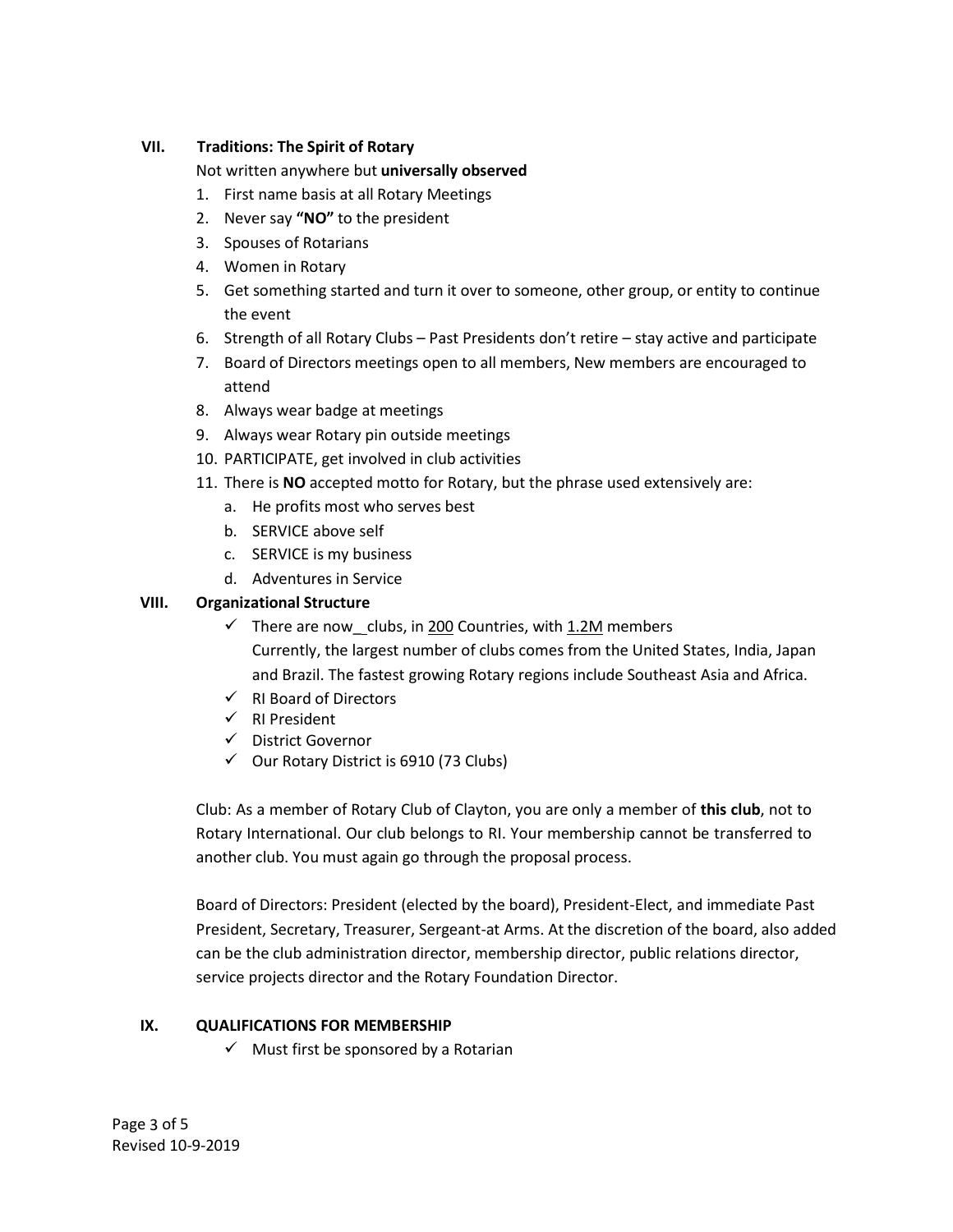- $\checkmark$  A proposed member must be asked to join
- $\checkmark$  Being of good character and good business, professional and/or community reputation
- $\checkmark$  Investigation by membership committee
- $\checkmark$  Application submitted to the board of directors
- $\checkmark$  Sponsor notified of approval to submit name
- ✓ Rotary information Committee/Fireside Chat
- $\checkmark$  Ballot by membership (10-day posting of proposed member's name to members)
- $\checkmark$  Meanwhile at close of Information Meeting, Candidate decides if he/she wishes to join

#### **X. Types of members**

- ✓ Active
- ✓ Corporate

### **XI. ATTENDANCE**

- $\checkmark$  We ask all members to strive for 100% perfect attendance
- $\checkmark$  While not required, you may now make up a missed meeting within 14 days either before or after the missed meeting. The club secretary has a list of all the Rotary clubs in the world, when they meet, where, their president and secretary. Making up a meeting is fun. **Attending Rotary is a habit!** Make up through the internet; attend a board meeting, an interact meeting, District Assembly, International Convention or any fund raiser sanctioned by the club.
- $\checkmark$  If you're absent, we miss you
- ✓ Your classification is not represented
- ✓ Your ideas are not expressed
- $\checkmark$  Your club support is lacking

#### **XII. KEEP UP WITH ROTARY**

- Rotarian magazine (once a month) informs what other clubs or districts are doing
- Rotary International Convention annual event held somewhere over the world. Go if you get an opportunity.
- District conference once a year. Plan to go.
- Club Assembly two or three times a year called president or District Governor, and definitely upon official visit of the district Governor.
- District Governor's newsletter once a month to the club president. It lets all know what is happening in our district.
- Fund raisers:
	- Paper Shredding

# **XIII. WHAT DOES IT COST?**

# **Quarterly Fees: (All dues and charges are the sole responsibility of the member)**

- $\checkmark$  The Rotary Club of Clayton Dues = \$40.00
- $\checkmark$  District Dues = \$15.75
- $\checkmark$  Member Quarterly Meals = \$150 (\$12 weekly)